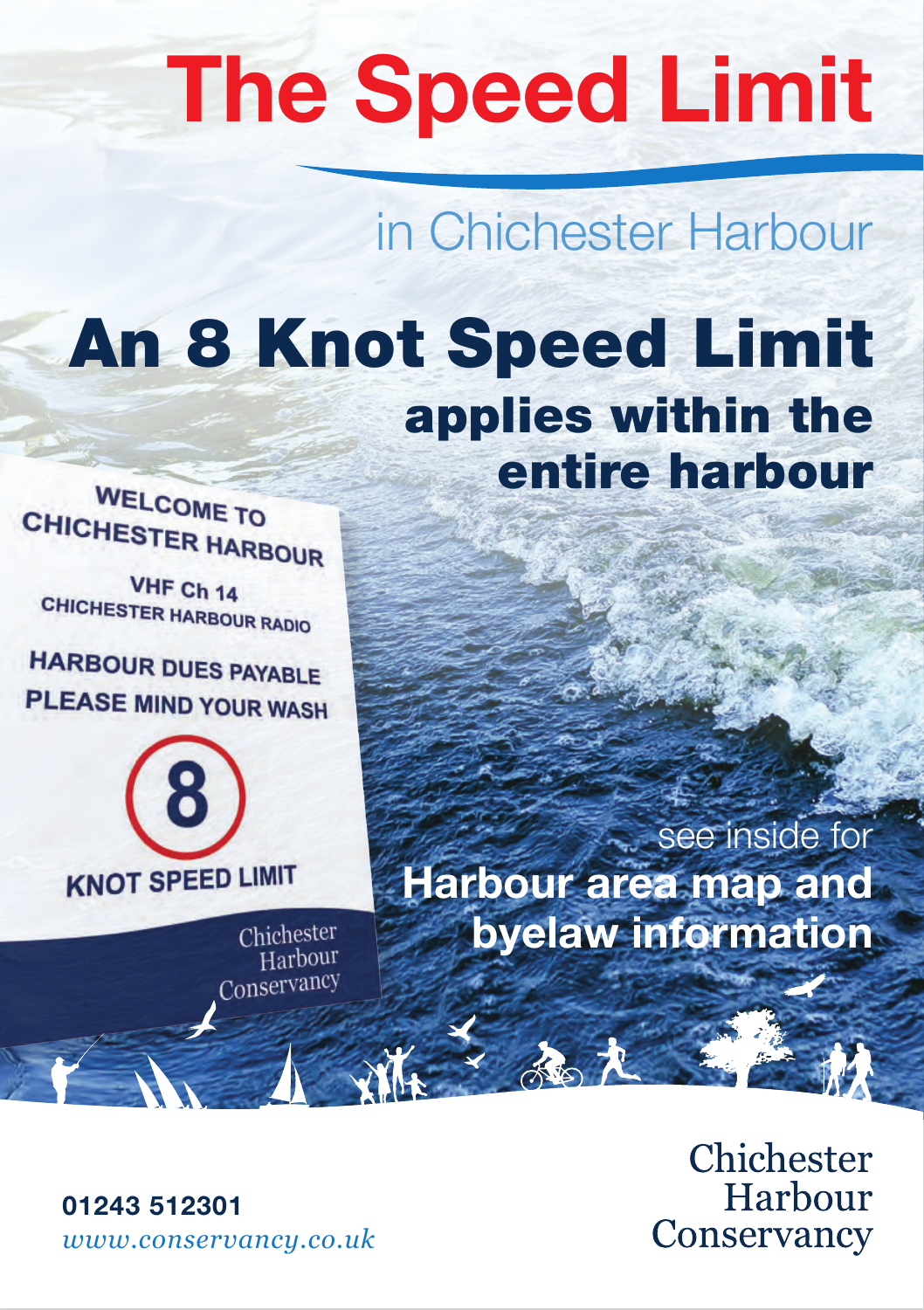### The speed limit for power craft is 8 knots **8**

## This applies within the entire Harbour

**It is important to slow down enough to reduce wash and keep noise to a minimum when passing other boats especially when travelling through moorings.**

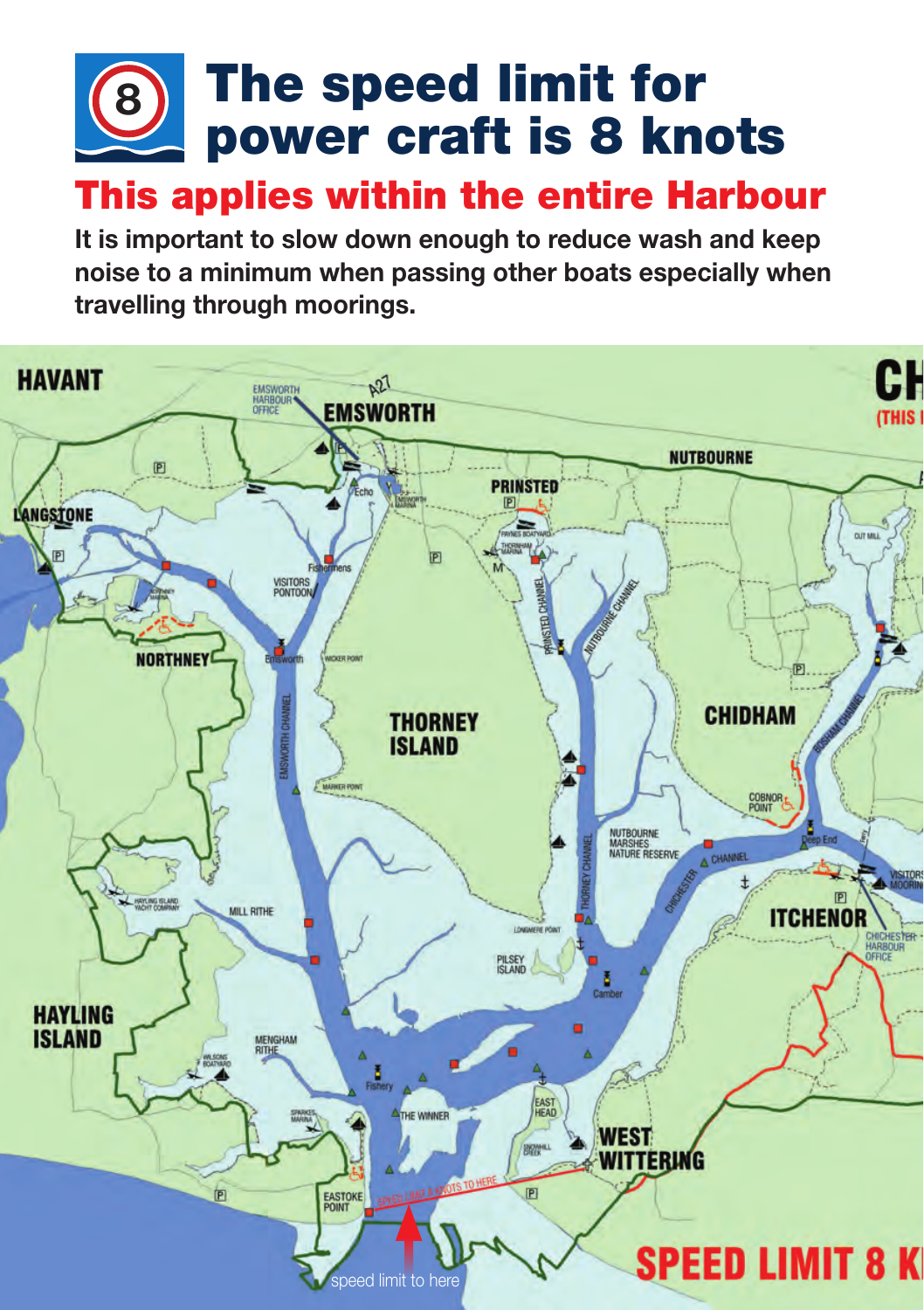#### *The Speed Limit: Chichester Harbour*

## WARNING

#### You could be fined up to £2,500 for:

- breaking the 8 knot speed limit.
- creating excessive wash.
- engaging in water-skiing, wake boarding, or the like, or towing of such persons within the Harbour.